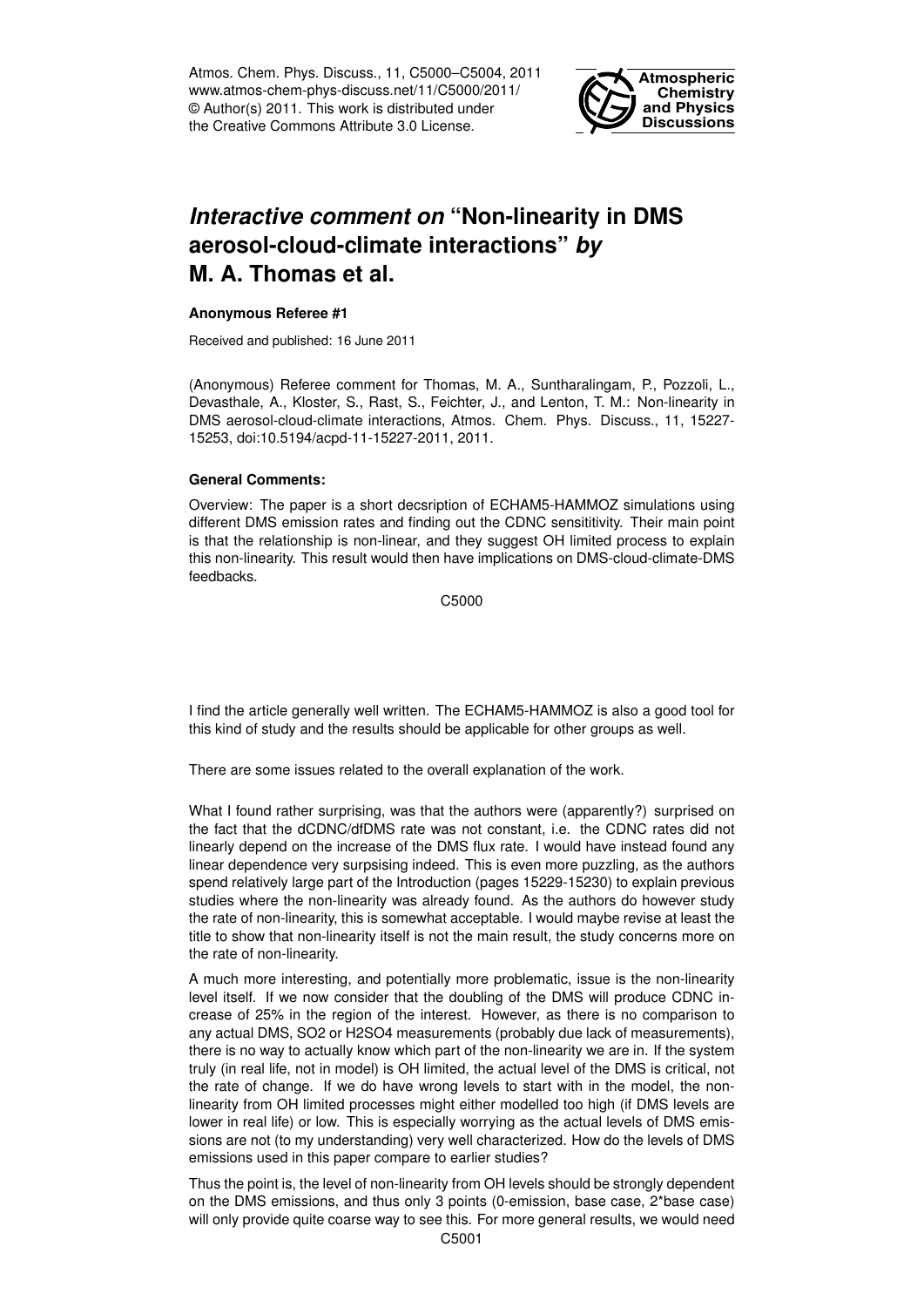to know at least 2 more points in between (or higher DMS) to see when the non-linearity starts and how it behaves with DMS increase. This would also serve as a good way to further support (or not) the main hypotheses of the paper (OH limitation). There is an other (weaker) way to study this, as the aerosol/cloud processes generally are much faster than 1/month. One could maybe see the non-linearity already by comparing the monthly averaged DMS fluxes to similarly averaged cloud parameters.

To improve this article for ACP publication, I would recommend answering the following in the manuscript:

- 1. What kind of situation would create such doubling in DMS fluxes? Is the doubling possible based on the current levels of knowledge? Comparable climate change induced changes are usually in range of +6.5% (Houghton et al, 2001), +2.4% (Bopp et al, 2004) and -8.0% (Stier et al, 2006)..
- 2. Are the simulated SO2, DMS and H2SO4 levels reasonable compared to (similar, not necessarily from the same region) measurements? Are the DMS emissions used in the base-case simulations reasonable (as far as can be determined)?
- 3. Are there indications that there is a linear region and non-linear region of the dCDNC/dfDMS or d(CD r)/dfDMS?
- 4. Are there major sinks of OH not included in the simulations? Such as organic emissions from the oceans? How could they influence the non-linearity?
- 5. I would also like to see more discussion on other potential non-linearities. Are the overall CDNC, TOA and CD effective radii nonlinearities dominated by the OH? There are many other factors in the the aerosol-cloud processes which could significantly change if the system is perturbed. Examples are: oxidation rates of other pollutants, growth of large particles (resulting in decrease of almost-CCN sized particles), increases in deposition rates of the grown particles, new particle

C5002

formation, etc. These should be more discussed than actually simulated. Do the authors have a good reason to believe the OH process is the dominating one?

- 6. The DMS emission rates are strongly dependent on the meteorological conditions. In the simulations done in this work, the model was nudged to ECMWF fields. However, the nudging on my understanding will not produce exactly same meteorological fields due normally every 6h nudging. Do the surface wind fields show strong variability between the simulations (probably not)?
- 7. Do the authors consider other boundary conditions of their work as a major influence of the results? These include resolution, period of the study (2000), location of comparison region (75-30S), relatively old-fashioned new particle formation routine (Vehkamaki, 2002), sea salt emission rates, etc?

## **Final verdict: Major corrections (because of probably needed new simulations, otherwise ok)**

## **Specific comments:**

Regarding tables: Is there a specific reason why in e.g. Table 1, the row title explanation is given above the column title explanation. This is confusing (and the reason for the arrows?) as the column titles are aligned on the top of the table cell. I would either change the order (parameters // diagnostics) or remove the explanations altogether and explain in the figure caption.

Figures have (at least in my PDF) atrocious resolution. They are readable, but should really be given in better format for publication.

## **References**

Houghton, J.T. et al. (eds) Climate Change 2001: The Scientific Basis, Contri- bution of